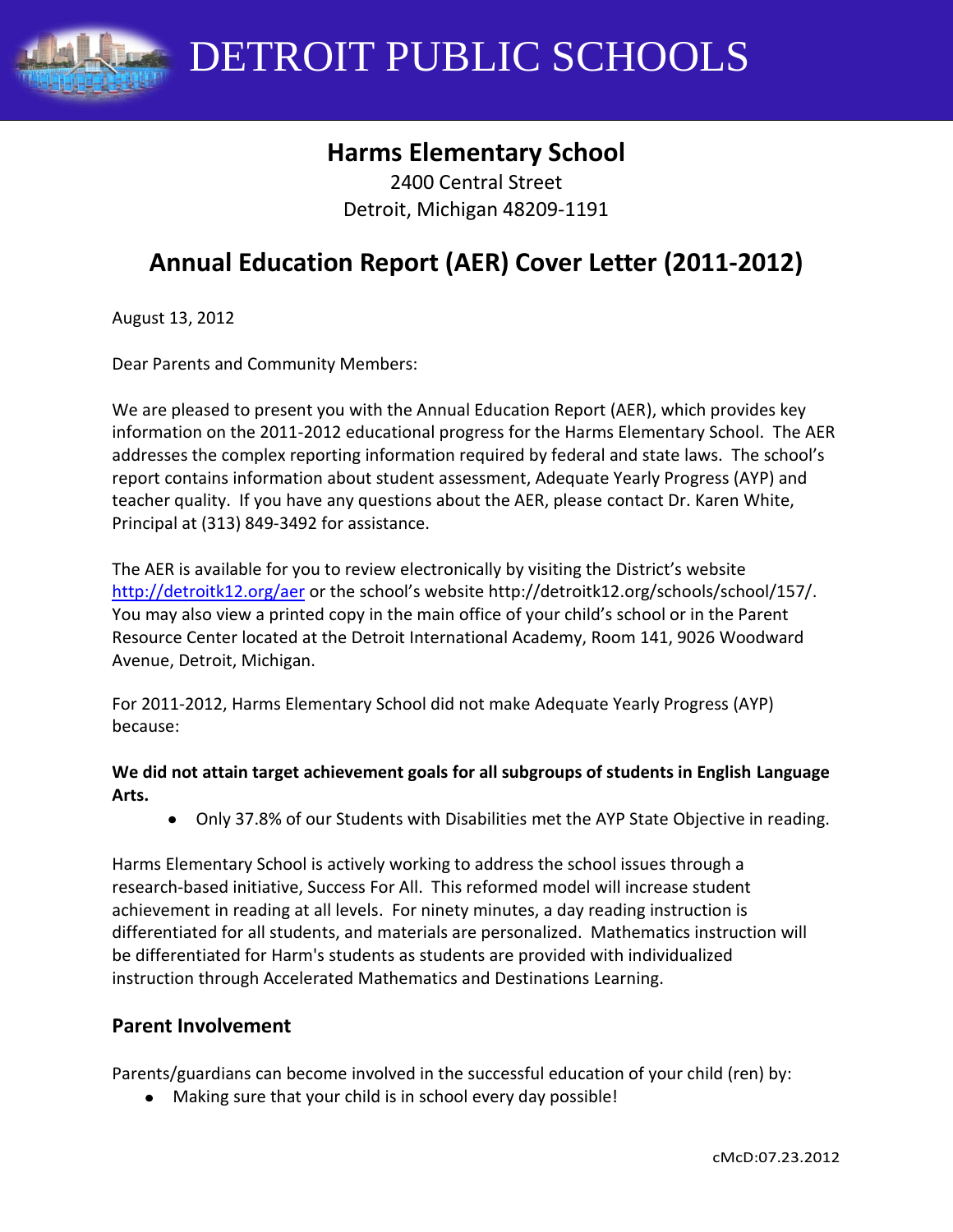#### **Parent Involvement (Continued):**

- o Make sure they arrive on time,
- o On task, and
- o Ready to learn!
- Establish a daily family routine with scheduled homework time.
	- o Designate a time and place for your child to do homework.
	- $\circ$  Make sure all assignments are completed and promptly returned when due.
	- o Be aware of tests and project schedules.
- Make sure your child has access to a computer and the Internet.
	- o Classrooms are becoming increasingly more technologically advanced, as is your child's learning.
- Participate at your child's school activities
	- o Attend parent/teacher conferences.
	- o Volunteer to assist in your child's classroom.
	- o Accompany your child on field trips.
	- o Participate in the monthly parent meeting.
- Partner with your child's teacher, stay informed about your child (ren)'s progress at school.
- Watch TV with wisdom
	- o Limit the amount of time spent watching TV,
	- o Select educational programs,
	- o Watch and discuss shows with our child(ren).

State law requires that we also report additional information.

## **Process for Assigning Pupils to the School**

During the 2011-2012 school year, Detroit Public Schools implemented the "Open Enrollment Initiative." This initiative allows students to elect to attend any Detroit Public School without being required to live within the boundary for that school. The "Open Enrollment Initiative" does not apply to the Examination High Schools, or Application Schools. Parents may enroll their child(ren) in the school of their interest as long as the school has not reached capacity for their particular grade. Enrollment preference is given to students who live within the boundary of a school. It should also be noted that transportation will not be provided for students who select a school outside of the boundary of their home school. "Open Enrollment Initiative" resources can be found on our website at: http://detroitk12.org/resources/prospective\_students/.

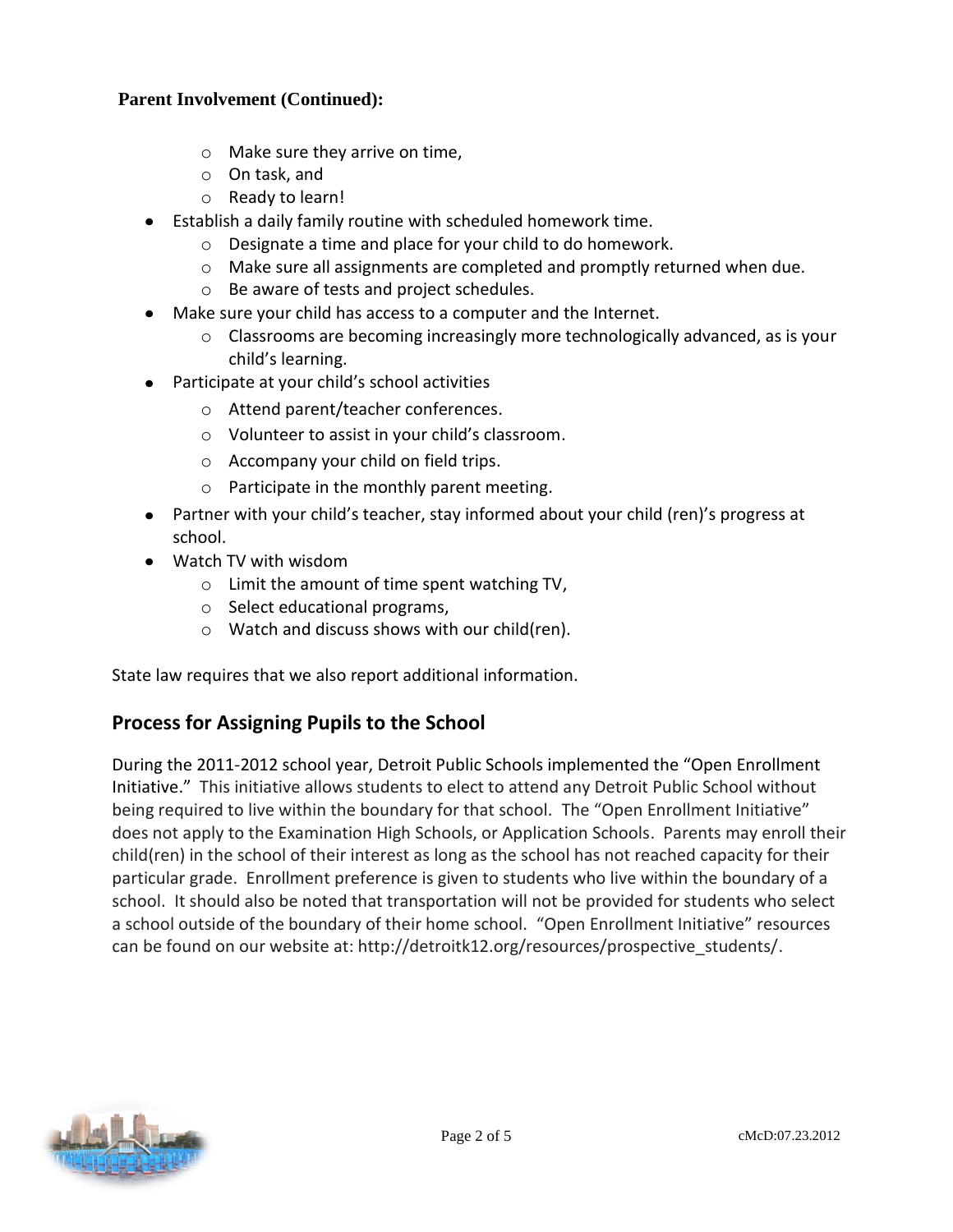### **School Improvement Status**

| Year      | <b>School Improvement Status</b> |  |
|-----------|----------------------------------|--|
| 2011-2012 | No AYP $\sim$ AYP Not Met        |  |
| 2010-2011 | $N/A \sim AYP$ Met               |  |

# *Detroit Public Schools' Core Curriculum:*

Consistent with the Detroit Public Schools Academic Plan for 2012-2013**,** there are aggressive plans to accelerate the rate of student achievement and to ensure that students graduate with the academic and social skills necessary for success in college and the workplace.

# **Specific curriculum actions are based on the District's five (5) pillars of student achievement:**

- I. Talent management,
- II. High quality teaching and learning,
- III. Rigorous, transparent and continuous improvement cycle,
- IV. Customer service approach to community and each other, and
- V. A secure, inclusive and dynamic culture.

An Executive Summary of the 2012-2013 Academic Action Plan, is available online at [http://detroitk12.org/content/wp-content/uploads/2012/05/FINALAcademicPlanExecutive-](http://detroitk12.org/content/wp-content/uploads/2012/05/FINALAcademicPlanExecutive-Summary_2012.pdf)[Summary\\_2012.pdf](http://detroitk12.org/content/wp-content/uploads/2012/05/FINALAcademicPlanExecutive-Summary_2012.pdf).

### **Access to the Core Curriculum**

The instructional strategies and grade level expectations are aligned to the state standards and the NAEP. This represents the core curriculum, which is supported by the texts, materials, computer software and other school level resources used daily in the classrooms. All of the professional development activities are aligned to the core curriculum.

The implementation is a process delineated in the District Plan. This plan serves as the framework for each school's academic achievement plan.

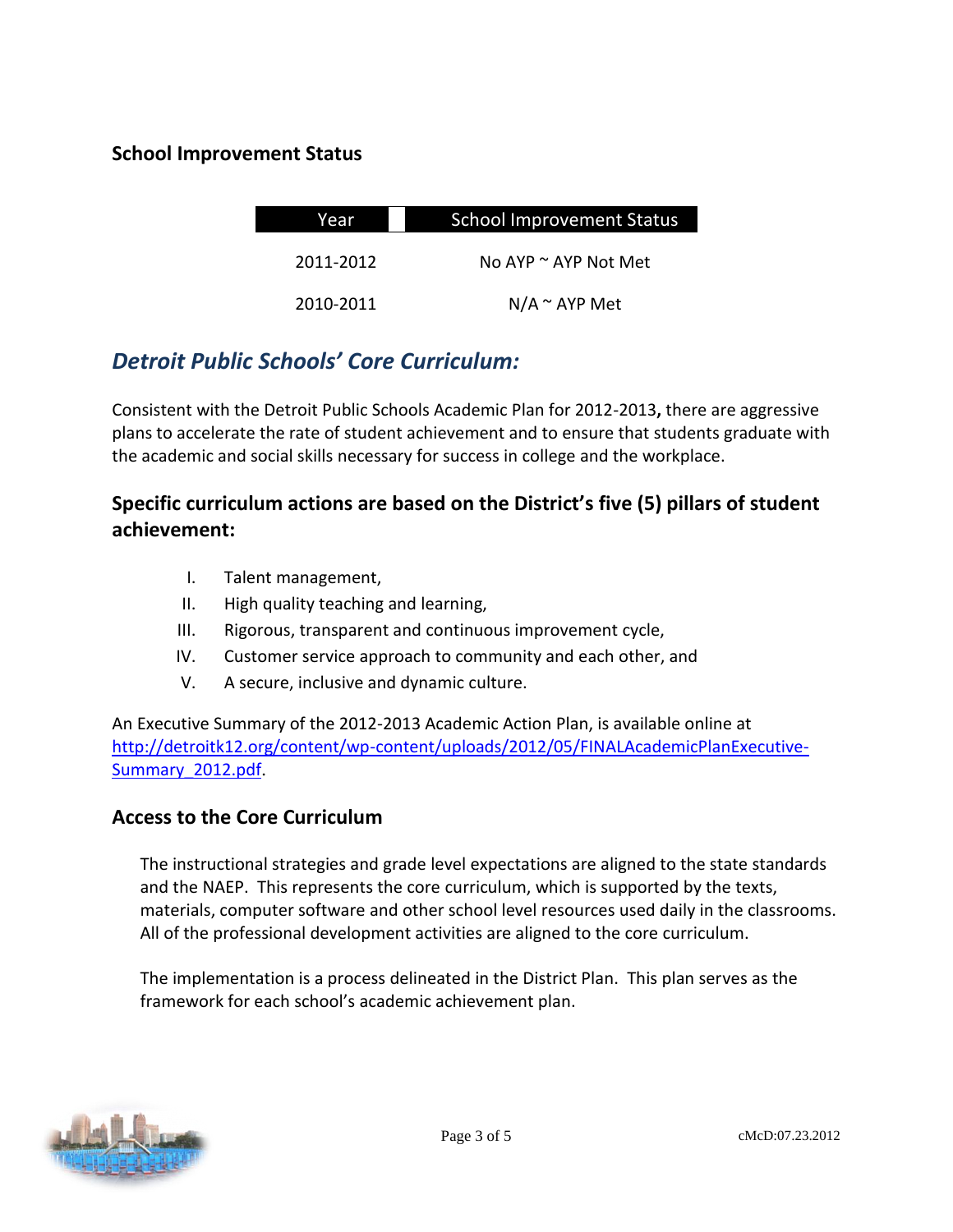# **Access to the Core Curriculum (Continued):**

The frequent monitoring of the implementation of these plans are conducted by the school diagnostic visits, review of the benchmark assessments, use of the teacher evaluation tool and adherence to the pacing calendar.

T he variances from the state plan can be found in the grade level expectations which are also aligned to the higher standards of NAEP.

A Summer Parent University is offered with classes to increase parenting skills, early childhood literacy, adult literacy and GED. During the school year, the Regional Parent Resource Center is a vehicle for parents and other community members to participate in regular and on-going informational and participatory sessions focused on curriculum and instruction. Learning Village (an online instructional management system) Web updates and semi-annual progress reports are a means to disseminate information to parents and community.

Detroit Public Schools Core Curriculum is currently under revision. Pacing Charts and Curriculum guides will be posted to the Division of Teaching and Learning under the Leadership page of our web-site in the near future.

### **Parent Engagement**

- $\clubsuit$  Use the technology portal for parents to view daily lessons and to communicate with teachers.
- $\cdot$  Implement and follow through with the parent contracts.
- $\div$  Use the Parent Resource Center to engage parents in innovative workshops and sessions that are practical and will result in parent support to students at home.

### **Student Achievement Results**

Aggregate Student Achievement Results and Detroit Public Schools Quarterly Benchmark Assessment in Reading and Mathematics for Harms Elementary School can be found on the Detroit Public Schools' webpage at the Research, Evaluation and Assessment site at [http://detroitk12.org/data/rea/.](http://detroitk12.org/data/rea/) The following reports are available:

- District Profile Report
- Combined School Profile Reports
- Individual School Profile Reports
- Adequate Yearly Progress (AYP) Reports
- Annual Education Report